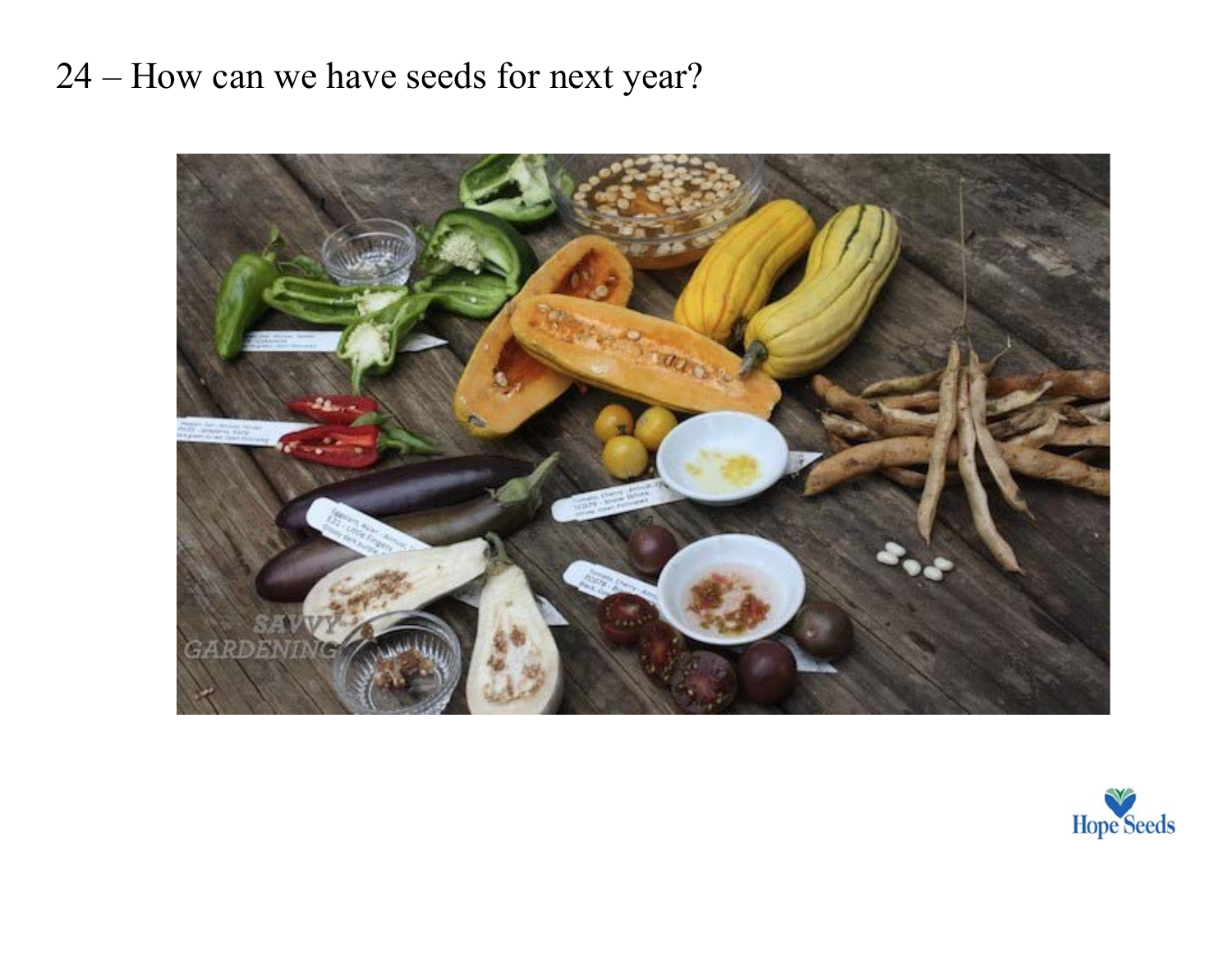## 24 – How can we have seeds for next year?

- If someone gives you seed, or you can buy seed next year, you can have a garden again. But there is another way to get seed for next year – you can save seed from this year!
- Each vegetable that grows in the garden this year has the seeds in it that can be planted next year if they are saved properly.
- For example, you can leave a few bean or pea pods on the plant until they are dry and rattle, and then remove the seeds from them and spread them out to dry some more. Then keep them in a safe, dry place until the next planting season.\*
- You will still have plenty to eat, and will also have seeds for next year!

**God's Word:** 6 I planted the seed of the teaching in you, and Apollos watered it. But God is the One who made the seed grow. 1 Corinthians 3:6

\*God created plants to grow with new seeds in them. He also helps you to grow with the seed of His Word in your heart. You are His beautiful garden! Be sure to thank Him every day.

**Activity:** Do Activity Card Ls. 24 (Materials – crayons or colored pencils)

\*For additional seed saving processes, see the Basic Seed Saving Worksheet